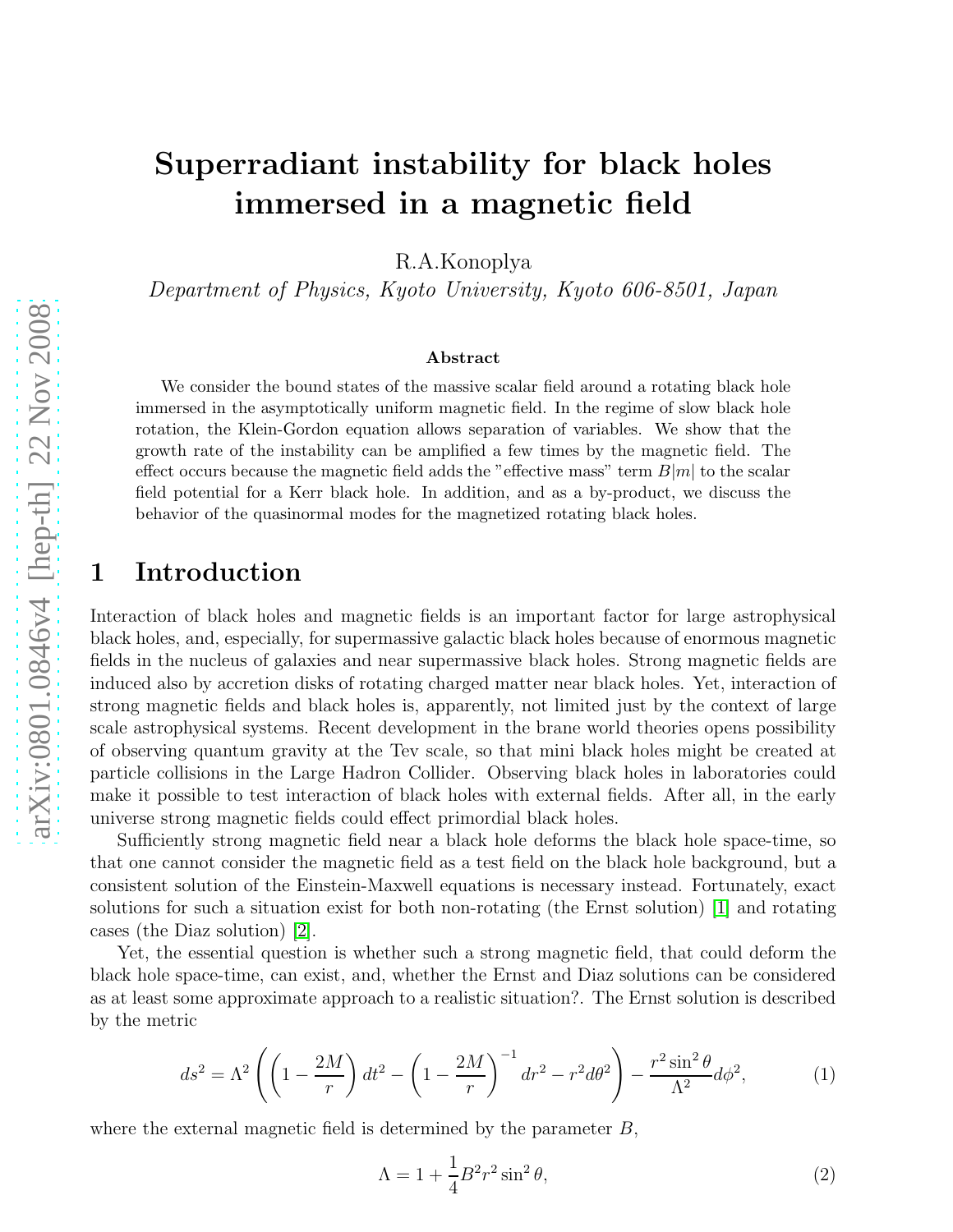and the "unit" magnetic field measured in Gs is

$$
B_M = 1/M = 2.4 \times 10^{19} \frac{M_{Sun}}{M}.
$$
\n(3)

The magnetic field in the Ernst solution is poloidal and homogeneous far from the black hole. This is not a big restriction for our consideration. Indeed, although the large scale magnetic field in the observable universe has both toroidal and poloidal components, it is the poloidal component that dominate in centers of galaxies and thereby in the region near a super-massive black hole. For mini black holes, which according to the brane-world scenarios, are expected to be observed in particles collisions, the homogeneous (poloidal) magnetic field is natural. Even though the super-strong accelerating magnetic field is screened in the region of particles collisions, we can assume, at least in principle, that if mini black holes are created in a laboratory, one could "immerse" mini-black holes in the magnetic field with required properties.

In order to make estimations of possible influence of the magnetic field on the supermassive black holes we need the two parameters at hand: the magnetic field parameter  $B$  and the mass of the black hole M. Modern observations suggest that super-massive black holes in centers of galaxies can have mass  $M \approx 10^6 - 10^9 M_{Sun}$ , while observations of the magnetic field are much more complicated and lead sometimes to controversial predictions for the value of the magnetic field in the centers of galaxies [\[3\]](#page-9-2), [\[4\]](#page-9-3). At the same time, observations of the Active Galactic Nuclei (AGN) and micro- quasars indicate the existence of wide X-ray emission of lines of heavy ionized elements in their spectra [\[3\]](#page-9-2). This effect is very well described when supposing existence of the super-strong magnetic field  $B \approx 10^{10} - 10^{11}$  Gs [\[3\]](#page-9-2). In addition some other theories [\[5\]](#page-9-4) imply existence of a strong magnetic field in the AGN. From these data for M and B at hand, by formula  $(2)$ , one can easily see that for the heaviest galactic black holes, the magnetic field can be of order of fractions of a "unity"  $(1/M)$ , thereby effecting the black hole metric itself.

The Diaz and Ernst solutions, which we shall analyze here, describe the black holes immersed in a magnetic field decaying near the black hole to some asymptotic value, so that far from black hole the magnetic field is uniform and represents the Melvin Universe. Different effects around such black holes have been studied in [\[6\]](#page-9-5) and some generalizations were obtained in [\[7\]](#page-9-6). Potentially observable effects, such as quasinormal modes and gravitational lensing were considered in  $[8]$ ,  $[9]$ ,  $[10]$  for non-rotating magnetized black holes. In this paper, we shall consider scattering of scalar waves around rotating magnetized black holes. An incident wave near the black hole will be partially absorbed (tunneled through the potential barrier) and partially radiated away as a response of a black hole to an external perturbation. When a black hole of mass M and radius  $r_{+}$  is rotating, and the real oscillation frequency of the perturbation (for a mode with an azimuthal number  $m$ ) satisfies the inequality

$$
\omega < \frac{am}{2Mr_+},\tag{4}
$$

then the energy radiated away exceeds the energy of the incident wave. This is the well known effect of super-radiance predicted by Zeldovich and Misner [\[11\]](#page-9-10) and computed for Kerr black holes by Starobinsky [\[12\]](#page-9-11). Press and Teukolsky suggested that if the wave radiated away will be reflected by a mirror surrounding a black hole, one could make a kind of "black hole bomb", because initial small perturbations would grow without bound [\[13\]](#page-9-12). The role of the mirror can play the potential well, another local minimum, which appears because of the non-vanishing massive term [\[14\]](#page-9-13).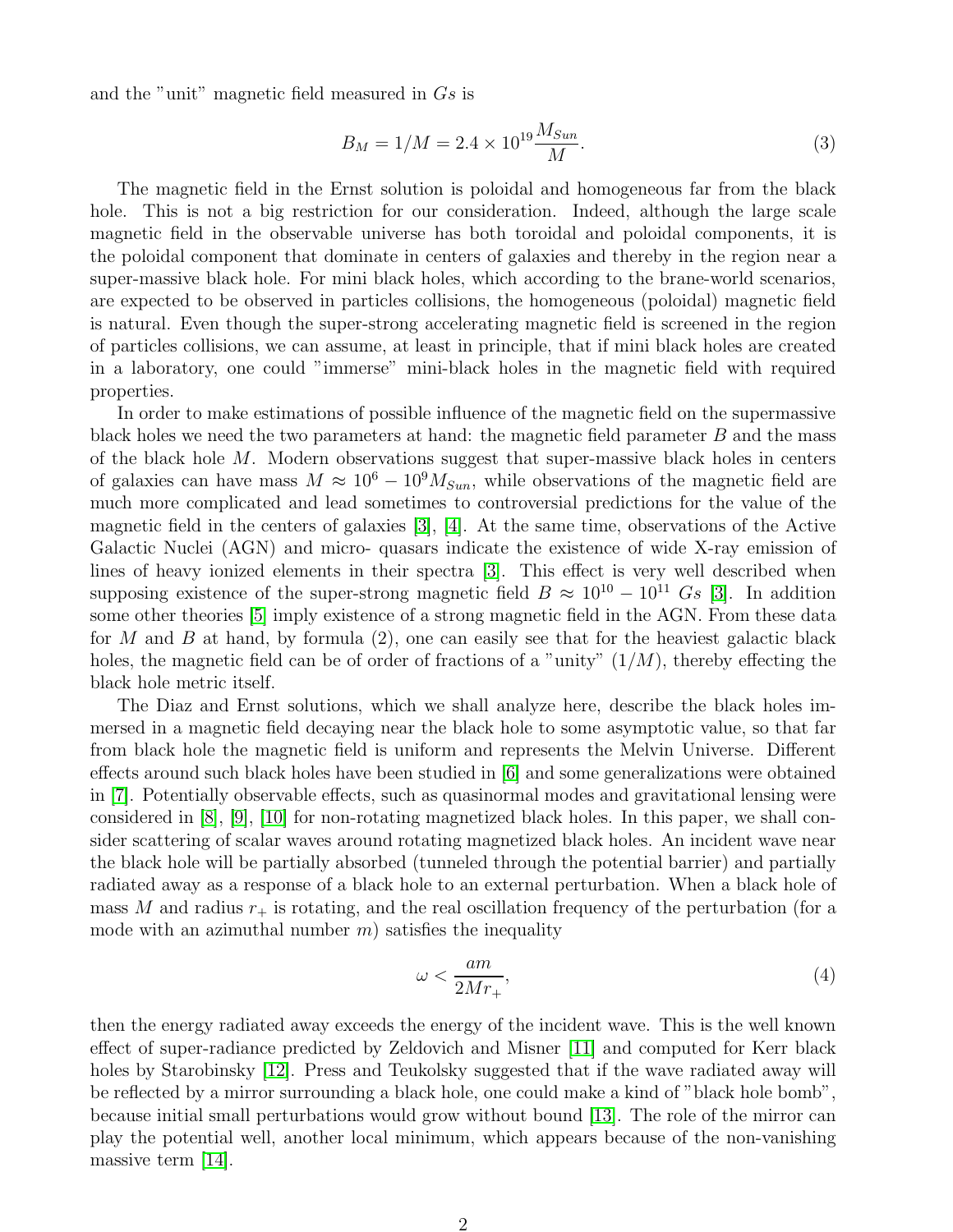In the limit  $M\mu << 1$ , where M is the black hole mass and  $\mu$  is the inverse Compton wavelength of the particle, Detweiler showed that the massive scalar field exerts the superradiant instability with the maximal growth rate [\[15\]](#page-9-14), [\[16\]](#page-9-15) (at  $a = M$ ) given by the formula

$$
\gamma = \frac{1}{24} \frac{a}{M} (\mu M)^9 (GM/c^3)^{-1}.
$$
\n(5)

This instability has very small growth rate and probably cannot be significant for real black holes. Accurate calculations of instability made recently in [\[17\]](#page-9-16) allowed to observe the maximal growth

$$
\gamma = 1.510^{-7} (GM/c^3)^{-1}.
$$
\n(6)

at  $M\mu = 0.42$ . Yet, due-to short lifetimes or large particle masses, this instability is tiny for any known massive boson particles, except possibly, the neutral pion  $\pi^0$  when  $M \sim 10^{12} kg$ .

In this paper we shall consider the bound states of massive scalar field in the vicinity of the magnetized black holes and analyze the corresponding superradiant instability. As a byproduct we shall consider the B-corrections to the orbital geodesic motion (as that for which the instability is important) of particles around the Ernst black hole. The paper is organized as follows. In Sec. II the massive scalar field equation is decoupled for the regime of "small" (in comparison with a "unity"  $1/M$ ) magnetic field, and is reduced to the wave-like equation with an effective potential. Sec. III considers the bound states and their instability in the limit  $\mu M \ll 1$ . In particular, we obtain the generalization of the well-known Detweiler formula for the superradiant instability for a non-zero external magnetic field. In Sec. IV we briefly discuss the quasinormal modes of rotating magnetized black holes. In the Conclusion we summarize the obtained results and outline the number of open questions.

## 2 The metric and separation of variables in the wave equation.

The Diaz metric is the exact solution of the Einstein-Maxwell equation and represents a charged rotating Kerr-Newman black holes immersed in an asymptotically uniform electromagnetic field (se formulas (2-11) in [\[18\]](#page-9-17) and [\[2\]](#page-9-1)). If we put the black hole charge, and external electric field to be zero, then the metric takes the form

$$
ds^2 = |\Lambda|^2 \Sigma \left(\frac{\Delta}{A} dt^2 - \Delta^{-1} dr^2 - d\theta^2\right) - \frac{A \sin^2 \theta}{\Sigma |\Lambda|^2} (d\phi - W dt)^2. \tag{7}
$$

In order to separte variable in the Klein-Gordon equation, we have to be limited by the case of small magnetic fields  $B \ll M^{-1}$ , and small rotation  $a \ll M$ , so that we neglect terms of order  $B^2a^2$  or  $B^4$  and higher. Within this approximation

$$
\Lambda = 1 + \frac{1}{4}B^2r^2\sin^2\theta + O(B^2a^2, B^4),\tag{8}
$$

$$
W = \frac{2Mra}{A} + O(B^2a^2, B^4),\tag{9}
$$

$$
\Delta = r^2 + a^2 - 2Mr,\tag{10}
$$

$$
\Sigma = r^2 + a^2 \cos^2 \theta,\tag{11}
$$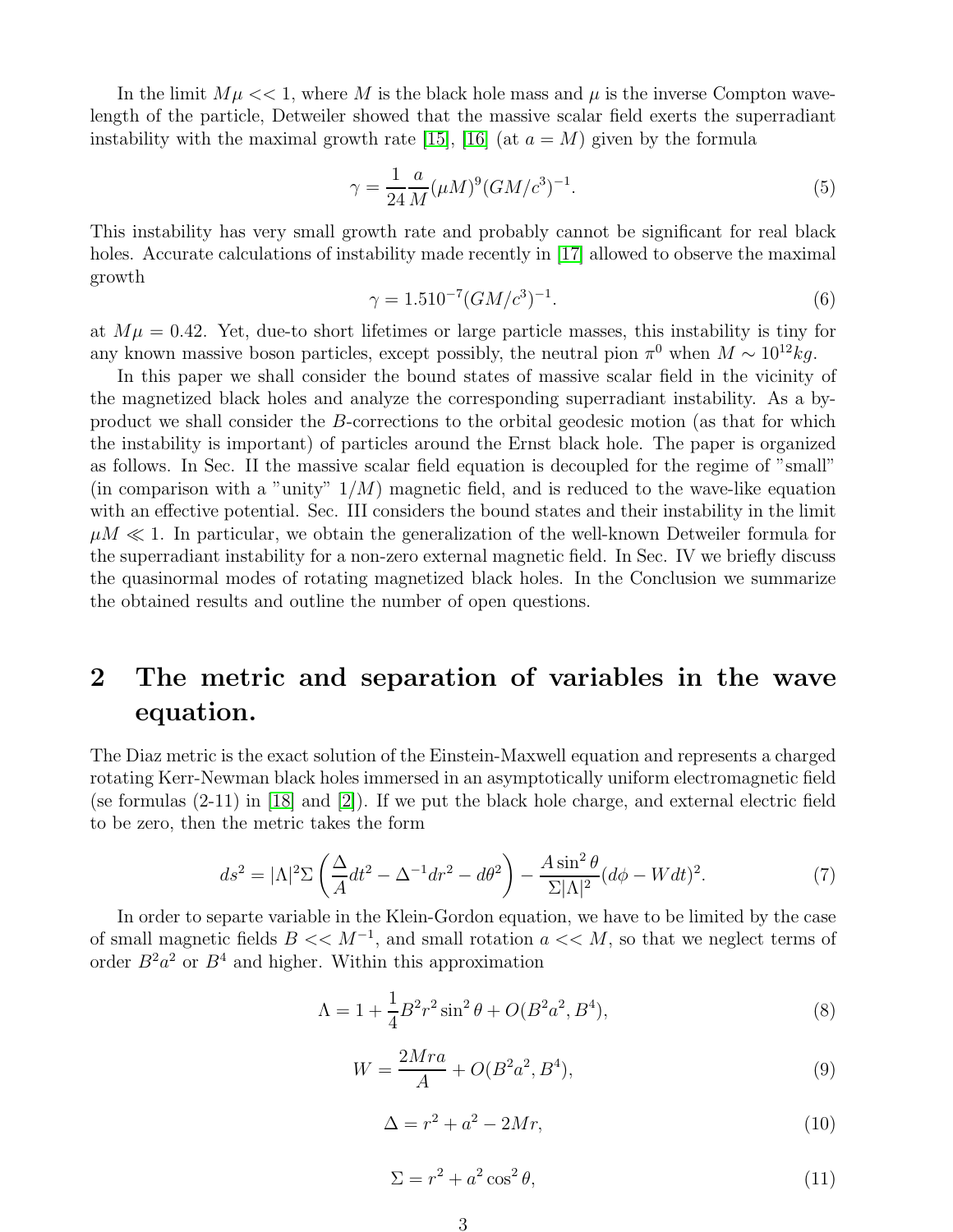$$
A = (r^2 + a^2)^2 - \Delta a^2 \sin^2 \theta.
$$
 (12)

Here  $B$  is the parameter of the magnetic field, which gives the asymptotic value of the magnetic field. The solution (7), as was shown by Aliev and Galtsov [\[19\]](#page-9-18), forms the conical singularity on a polar axis. This generates additional (to the Maxwell term) singular term in the stress-energy tensor on the right hand side of the Einstein equations. In order to avoid this singular term, one should consider the more general metric given in [\[19\]](#page-9-18) (see equation (2.9) in [\[19\]](#page-9-18)). Yet in the slow rotation regime and zero background charge  $Q = 0$ , the Aliev-Galtsov metric reduces to the uncharged Diaz metric, which we shall use here.

The massive scalar field obeys the equation

$$
\frac{1}{\sqrt{-g}}\frac{\partial}{\partial x^{\mu}}\left(\sqrt{-g}g^{\mu\nu}\frac{\partial\Phi}{\partial x^{\nu}}\right) = \mu^{2}\Psi.
$$
\n(13)

As the background metric has the Killing vectors  $(\partial_{\phi}, \partial_{t})$ , it is implied that

$$
\Phi \sim e^{im\phi + i\omega t} S(\theta) R(r). \tag{14}
$$

The wave equation (13) consists of the five terms, corresponding to components of (13) with tt, rr,  $\theta\theta$ , t $\phi$ , and  $\phi\phi$  derivatives. The dependence on  $\Lambda$  (and thereby on B) is preserved only in the last term  $\phi\phi$ , while in the other terms,  $\Lambda^{-2}$  coming from the contra-variant components of the metric is canceled by  $\Lambda^2$  of  $\sqrt{-g}$ . Neglecting small terms of orders  $O(B^2a^2, B^4, B^2\mu^2)$ and higher, one can reduce the wave equation to separate equations for  $S(\theta)$  and  $R(r)$  in the limit of small rotation and "weak" magnetic fields

$$
\Delta \frac{d}{dr} \left( \Delta \frac{dR}{dr} \right) + (\omega^2 (r^2 + a^2)^2 - 4a M r m \omega + a^2 m^2 - \Delta ((B^2 m^2 + \mu^2) r^2 + a^2 \omega^2 + \lambda)) R = 0, (15)
$$

$$
\frac{1}{\sin\theta}\frac{d}{d\theta}\left(\sin\theta\frac{dS(\theta)}{d\theta}\right) + (a^2\omega^2\cos^2\theta - m^2\sin^{-2}\theta + \lambda)S(\theta). \tag{16}
$$

Thus we see that the radial equation has the form of wave equation for the Kerr black hole with the "effective mass"  $\sqrt{\mu^2 + B^2 m^2}$ , while the equation for angular part looks like that for the massless scalar field, because the "massive" term in the angular part is of orders  $a^2B^2$ . Yet, that is not a problem for our future analysis, because it is enough to approximate  $\lambda$  as  $\ell(\ell+1)$ . In the limit  $a = 0$  we have the effective potential of the non-rotating case [\[10\]](#page-9-9). It is worthwhile to note that in a similar fashion, the effective mass term appear for the massless scalar field when considering dominant term of the self-action of the scalar field or when a black hole is of Kaluza-Klein type [\[20\]](#page-9-19).

Let us stress here that the "small" magnetic field is a very good approximation to the real situation and means here in fact a super-strong magnetic field. Indeed, as the "unit" magnetic field measured in Gs is  $B_M = 1/M = 2.4 \times 10^{19} (M_{Sun}/M)$ , and if we take  $M = 1$  for, say, a black hole of mass  $10^9 M_{Sun}$ , then  $B = 1$  means  $B = 2.4 \times 10^{10} Gs$ , what is about the possible maximum one can expect in astrophysical context [\[3\]](#page-9-2). We made one implicit approximation, when discarding the terms of order  $B^4$  and higher: in fact we discarded terms  $B^4r^4$  and higher, so that we can trust our equations (15, 16) only for  $Br \ll 1$  ( $M = 1$ ). This again is not a serious restriction as even for a super-strong field, B is a few orders less than unity and thus the equations (15, 16) are a good approximation for  $r$  ranging from the event horizon until  $1/B$ , what is few orders bigger than the radius of the event horizon. In this way one has "infinity" situated somewhere around  $r = 1/B$  and we solve thereby another problem: the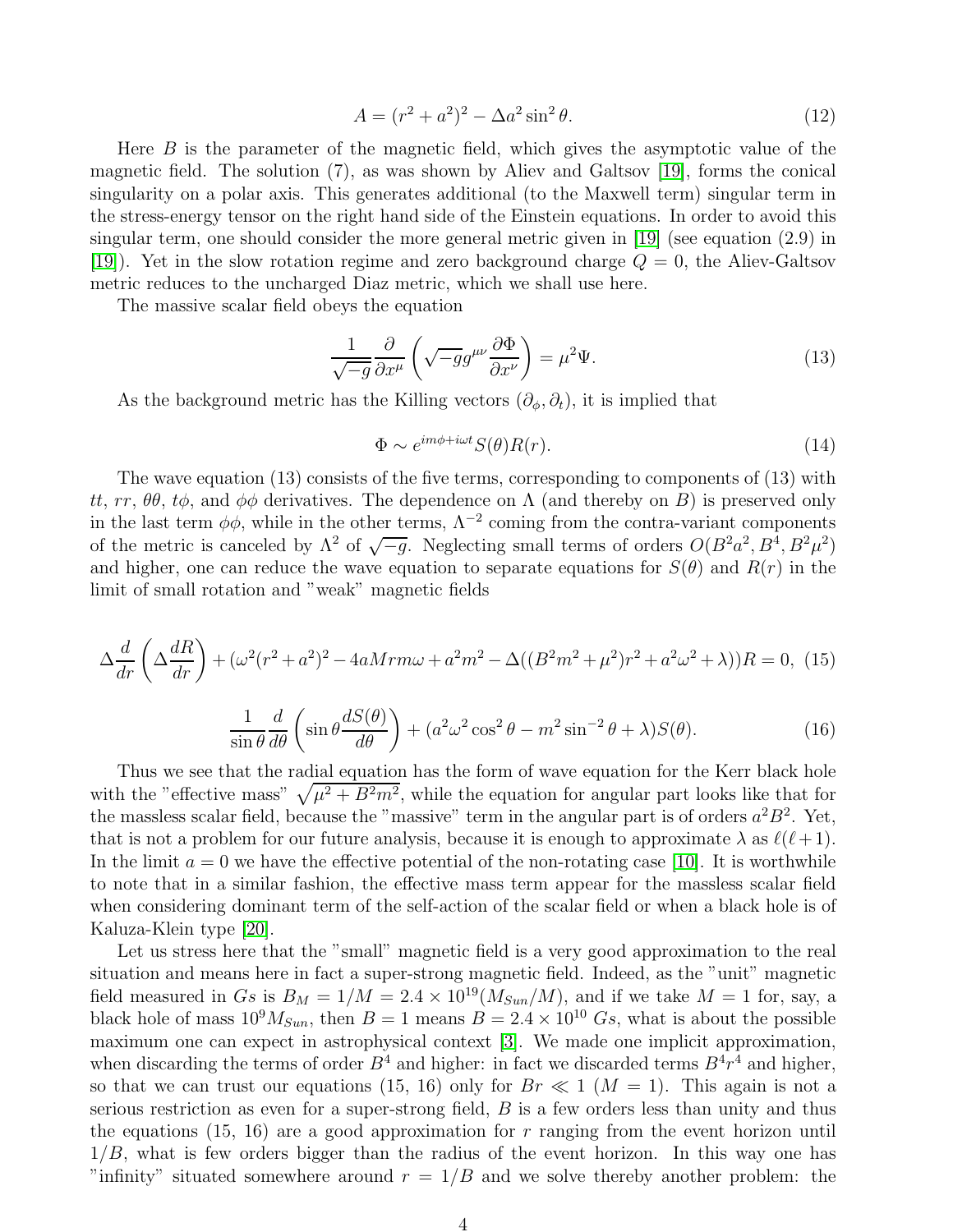exact Ernst or Diaz metrics are not asymptotically flat, because the magnetic field exists even at asymptotic infinity. This is certainly not physical situation and the Ernst metric should have been matched somewhere far from the black hole to an asymptotically flat solution. We do not need to do it here because the scattering processes happen near the peak of the effective potential barrier, and practically, incident wave comes to barrier not from asymptotic infinity but from the far region  $r \gg r_q = 2M$ . Therefore the scattering properties, such as absorption probabilities or quasinormal modes are determined by the behavior of the effective potential near its maximum. In the astrophysical context, the independence of the quasinormal modes on the asymptotic behavior of the effective potential was proved in [\[21\]](#page-9-20). (This certainly does not concern asymptotically AdS space-time where the boundary conditions at spatial infinity is interpreted through the AdS/CFT correspondence).

#### 3 Bound states and superradiant instability

The bound states appear when the effective potential has a local minimum. For  $M = 1$  and different values of  $\ell$ , bound states are formed for all values of the effective mass term less than some threshold value  $\sqrt{\mu^2 + B^2 m^2} < (\sqrt{\mu^2 + B^2 m^2})_{max}$ . The values of  $(\sqrt{\mu^2 + B^2 m^2})_{max}$  for different values of  $\ell$  are plotted in Fig. 1. For large  $\ell$  this maximal threshold value is

$$
(\sqrt{\mu^2 + B^2 m^2})_{max} = \sqrt{\ell(\ell+1)}/2\sqrt{3}, \quad (M = 1)
$$
\n
$$
\begin{array}{c}\n\left[\frac{5}{8}\right]^{1.75} \\
\frac{2}{8}\left[\frac{1}{8}\right]^{1.5} \\
\frac{2}{8}\left[\frac{1}{8}\right]^{1.25} \\
\frac{2}{8}\left[\frac{1}{8}\right]^{1.25} \\
\frac{2}{8}\left[\frac{1}{8}\right]^{1.25} \\
\frac{2}{8}\left[\frac{1}{8}\right]^{1.25} \\
\frac{2}{8}\left[\frac{1}{8}\right]^{1.25} \\
\frac{2}{8}\left[\frac{1}{8}\right]^{1.25} \\
\frac{2}{8}\left[\frac{1}{8}\right]^{1.25} \\
\frac{2}{8}\left[\frac{1}{8}\right]^{1.25} \\
\frac{2}{8}\left[\frac{1}{8}\right]^{1.25} \\
\frac{2}{8}\left[\frac{1}{8}\right]^{1.25} \\
\frac{2}{8}\left[\frac{1}{8}\right]^{1.25} \\
\frac{2}{8}\left[\frac{1}{8}\right]^{1.25} \\
\frac{2}{8}\left[\frac{1}{8}\right]^{1.25} \\
\frac{2}{8}\left[\frac{1}{8}\right]^{1.25} \\
\frac{2}{8}\left[\frac{1}{8}\right]^{1.25} \\
\frac{2}{8}\left[\frac{1}{8}\right]^{1.25} \\
\frac{2}{8}\left[\frac{1}{8}\right]^{1.25} \\
\frac{2}{8}\left[\frac{1}{8}\right]^{1.25} \\
\frac{2}{8}\left[\frac{1}{8}\right]^{1.25} \\
\frac{2}{8}\left[\frac{1}{8}\right]^{1.25} \\
\frac{2}{8}\left[\frac{1}{8}\right]^{1.25} \\
\frac{2}{8}\left[\frac{1}{8}\right]^{1.25} \\
\frac{2}{8}\left[\frac{1}{8}\right]^{1.25} \\
\frac{2}{8}\left[\frac{1}{8}\right]^{1.25} \\
\frac{2}{8}\left[\frac{1}{8}\right]^{1.25} \\
\frac{2}{8}\left[\frac{1}{8}\right]^{1.25} \\
\frac{2}{8}\left[\frac{1}{8}\right]^{1.25} \\
\frac{2}{8}\left[\frac{1
$$

Figure 1: The maximal value of the effective mass term  $M\sqrt{\mu^2+B^2m^2}$  allowing the bound metastable states for different values of  $\ell$ . One can see that the maximal values of  $M\sqrt{\mu^2+B^2m^2}$  approaches its asymptotic value  $\sqrt{\ell(\ell+1)}/2\sqrt{3}M$  in the regime of high  $\ell$ already at moderate  $\ell$ 

0 1 2 3 4 5 6<br>angular number 1

From Fig. 1 one can see that this asymptotic regime is reached already at moderate  $\ell$ . The discussion of the possible values of particle and black hole parameters when bound states are formed was given in [\[22\]](#page-9-21) for the Schwarzschild black hole.

The instability of the bound states is not very important if a particle moves towards a black hole: the particle will simply fall into the black hole. Yet for particles moving around black holes on classically stable orbits, quantum metastability determines the time of orbiting around the black hole. Therefore in the Appendix we shall find  $B$  - corrections to the classical orbital motion of particles around Ernst black holes.

Let us start from the boundary conditions for the bound states problem

$$
\Psi \sim Ae^{-i\omega r_*}, \quad r_* \to -\infty,
$$
  

$$
\Psi \sim 0, \quad r_* \to +\infty,
$$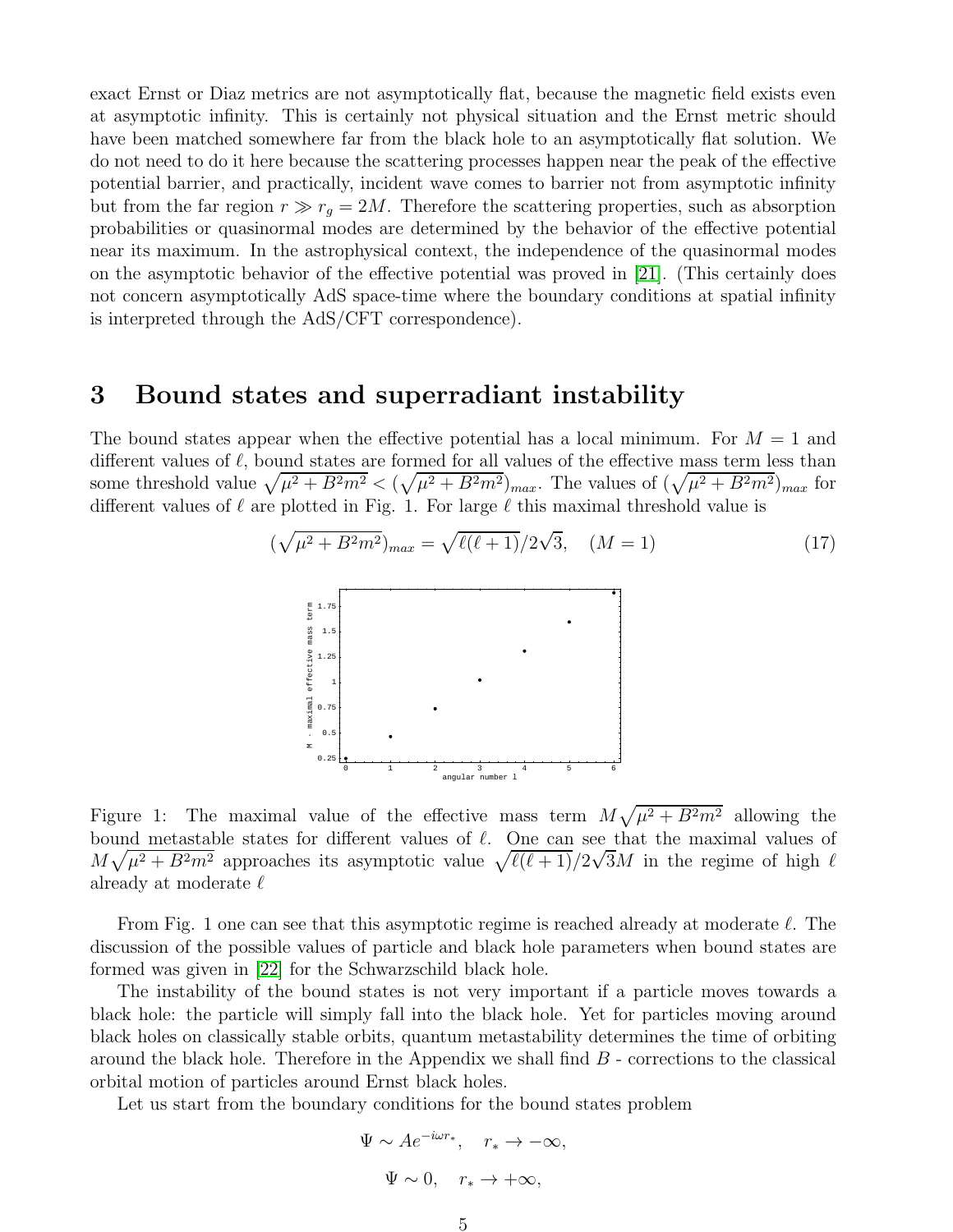which are the pure in-going waves at the event horizon and zero at the spatial infinity. Under these boundary conditions the massive scalar field has bound states, which "live" in the local minimum of the effective potential barrier.

Here we shall follow the Detweiler approach which uses the approximation  $\mu M \ll 1$ . In our case, in addition to this approximation, there are the two other restrictions: small rotation  $a \ll 1$ , and "small" magnetic field  $B \ll 1$ , (if  $M = 1$ ). We shall not repeat all the steps of the Detweiler work [\[15\]](#page-9-14), but just say that they are the same if one change  $\mu^2$  by the  $\mu^2 + B^2 m^2$ . This leads to the following result for the frequency of the bound state solution of the above wave equation,

$$
\omega = (\sqrt{\mu^2 + B^2 m^2}) \sqrt{1 - \left(\frac{(\sqrt{\mu^2 + B^2 m^2})M}{\ell + 1 + n}\right)^2} + i\gamma,
$$
\n(18)

where the imaginary part  $\gamma$  describes the rate of growth (or of decreasing) of each mode,

$$
\gamma = \sqrt{\mu^2 + B^2 m^2} (M(\sqrt{\mu^2 + B^2 m^2}))^{4\ell+4} (amM^{-1} - 2(\sqrt{\mu^2 + B^2 m^2})r_+) \times
$$

$$
\frac{2^{4\ell+2} (2\ell + 1 + n)!}{n! (\ell + 1 + n)^{2\ell+4}} \left(\frac{\ell!}{(2\ell)! (2\ell + 1)!}\right)^2 \times
$$

$$
\Pi_{j=1}^{\ell} (j^2 (1 - a^2/M^2) + ((am/M) - 2(\sqrt{\mu^2 + B^2 m^2})r_+)^2).
$$
(19)

If one has  $m > 0$  and

$$
amM^{-1} - 2(\sqrt{\mu^2 + B^2 m^2})r_+ > 0, \quad B \ll B_M
$$
\n(20)

then  $\gamma > 0$  and we have a super-radiant instability. The analog of the 2p state of the hydrogen atom ( $\ell = m = 1, n = 0$ ) has the fastest instability growth, if we are limited by the regime  $BM|m| \ll 1$ . Due-to condition  $\mu^2 B^2 \ll 1$ , in the obtained formulas (18,19) we are limited by those values of the magnetic field B and azimuthal number m, for which  $B|m|$  at least a few times smaller than  $\mu$ , so that the contribution due-to magnetic field plays a role of a relatively small (but not negligible) correction to the effective mass of the scalar field. In this case, the "asymptotic" region  $1/B$  is situated at a distance which is a few times larger than the distance from the black hole to the local minimum (see Fig. 2).

The growth rate as a function of the magnetic field can be found in Fig. 3. There one can see that in the region of stability, the magnetic field increases the damping rate of a mode, while in the region of superradiant instability, magnetic field can increase the growth rate by a few times. Let us stress that this result was obtained for the slow rotation regime. It is well known that for highly rotating black holes the superradiant instability growth rate is increased by many orders [\[18\]](#page-9-17), [\[15\]](#page-9-14). For highly rotating black holes the coupling between the projection of the angular momentum, given by  $m$ , and the magnetic field  $B$ , must be much stronger, leading, probably, to a stronger superradiant instability. Anyway, let us speculate what happens if at least a similar, few times increasing of the growth rate occurs for a highly rotating black holes. For a superradiant instability to be significant in real processes it is important that the e-folding time of the maximal instability growth be larger than each of the two quantities: the lifetime of the black hole and the inverse decay rate of unstable particles. The accurate estimations given in [\[17\]](#page-9-16) for a highly rotating Kerr black holes show that the lifetime of neutral pion  $\tau(\pi_0) = 8 \times 10^{-17}$  s. is of the same order as the e-folding time for the maximal instability growth  $\tau = 1.5 \times 10^{-17}$  s. Yet this happen only in the very narrow region of masses of black holes  $M \sim 10^{12} kg$ . Assuming few times increasing of the instability growth rate in the presence of the magnetic field, we could expect much stronger instability for neutral pion and much wider range of black hole masses for which such instability is essential.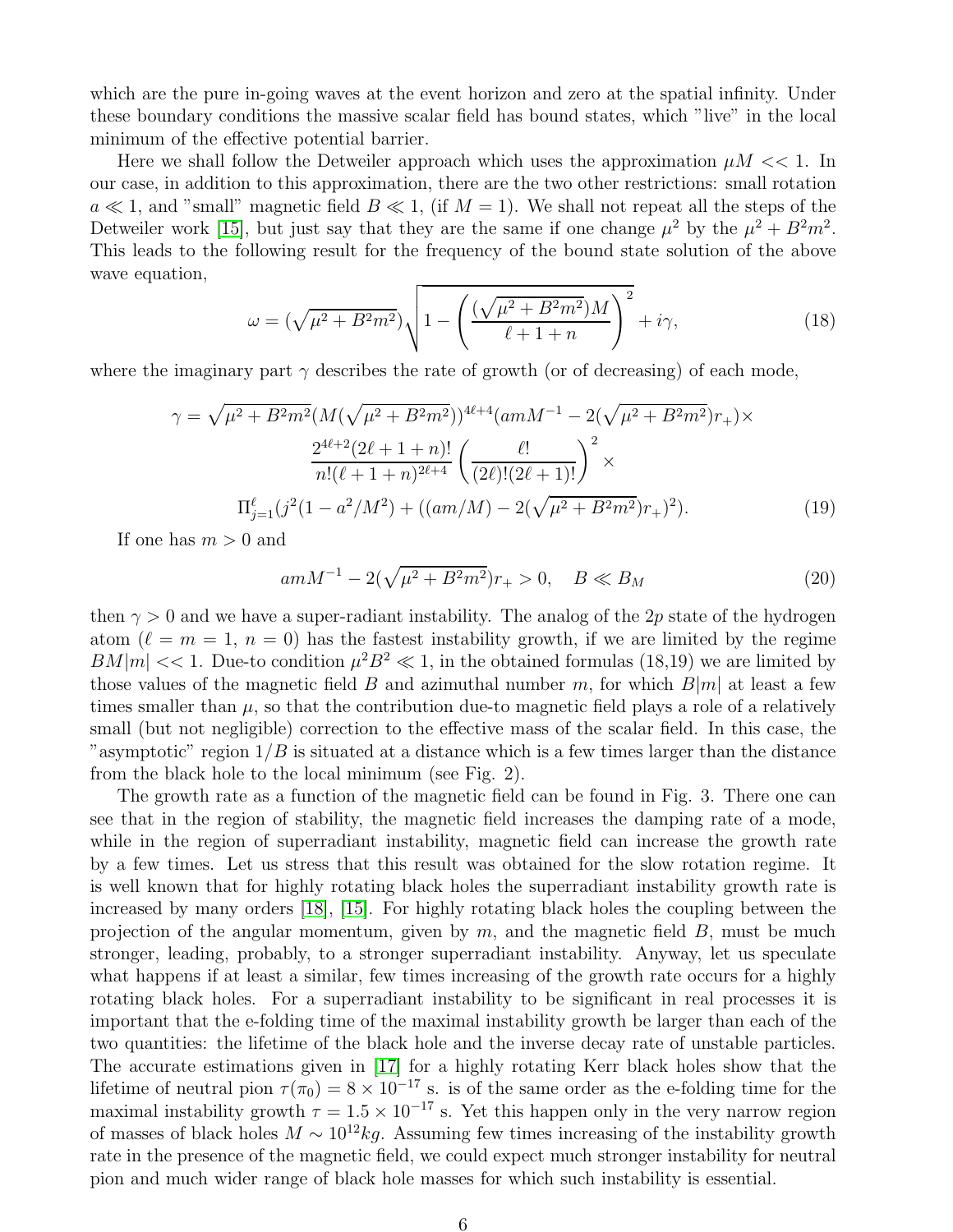

Figure 2: The effective potential  $m = \ell = 1, B = 0.01, \mu = 0.3, M = 1$ . One can trust the effective potential in the the region  $(2, 1/B)$ . The formal local minimum, where the bound states can live, appears at  $r \sim 20M$ .



Figure 3: The growth/damping rate  $\gamma$  as a function of the dimensionless parameter BM for massive scalar field:  $\ell = m = 1, n = 0, a = 0.1, \mu M = 0.1$  (left),  $\mu M = 0.05, \mu M = 0.01$ (right). One can see that there is no superradiant instability for cases  $\mu = 0.1$  and 0.05 as for those beyond the inequality (20). The superradiant instability growth rate, plotted in the right figure, is shown to be increased by a few times because of the presence of the magnetic field.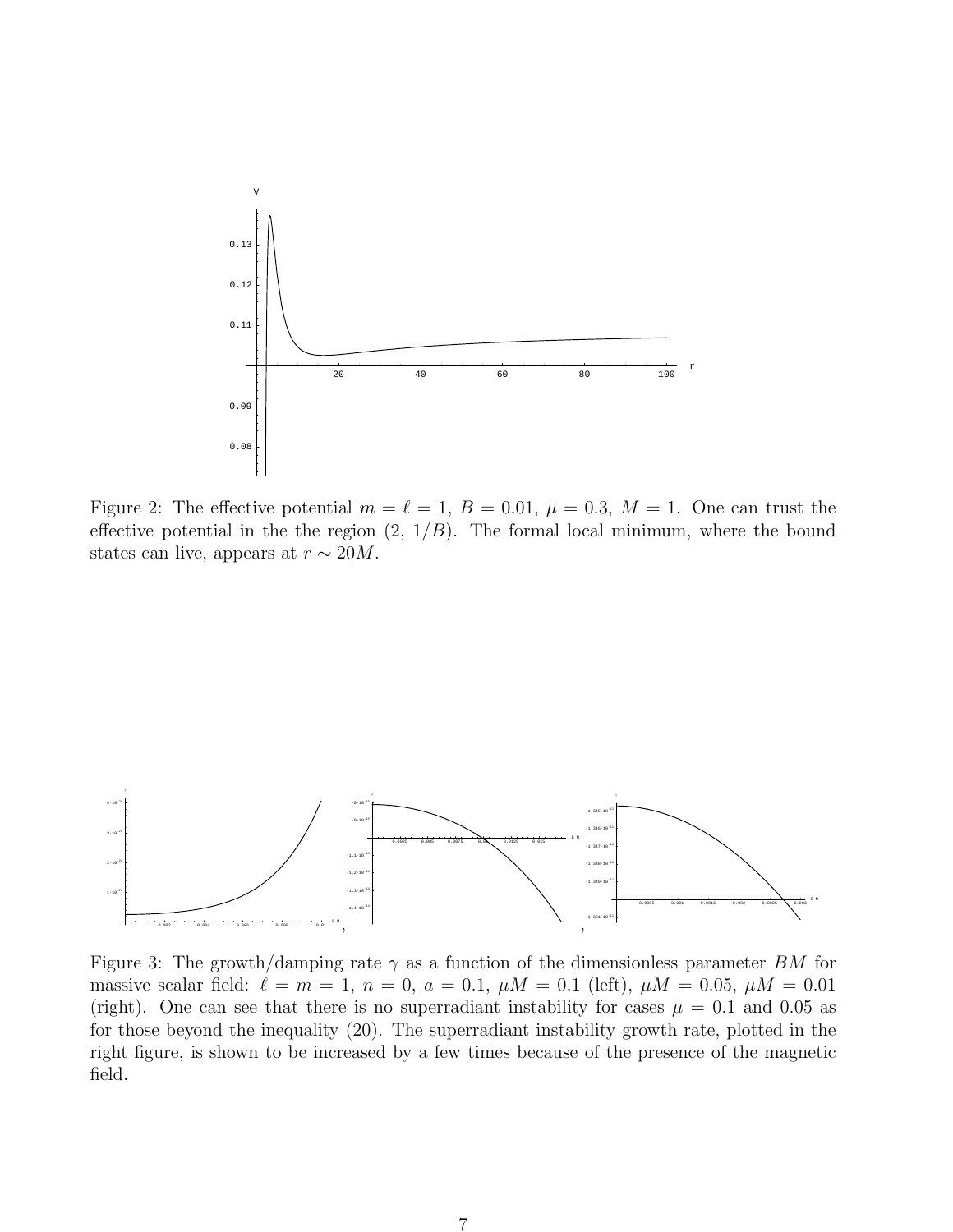#### 4 Quasinormal modes

Let us discuss here the propagation of the both massive and massless scalar fields with another boundary conditions, called the quasinormal boundary conditions [\[23\]](#page-9-22). These are pure in-going waves at the event horizon and pure out-going at the spatial infinity.

$$
\Psi \sim e^{-i\omega r_*}
$$
,  $r_* \to -\infty$ , and  $\Psi \sim e^{i\omega r_*}$ ,  $r_* \to +\infty$ ,

The absence of the waves incident on a potential barrier of the black hole gives rise to the formal absence of superradiance. Therefore one cannot see superradiant instability under pure quasinormal boundary conditions. After all, as it is clear from the previous section, the instability is significant only for a narrow class of particles and black hole masses. The quasinormal modes of the considered here slowly rotating magnetized black holes reduce to the quasinormal modes of Kerr black holes with "re-defined" mass of the field  $\mu \to \sqrt{\mu^2 + B^2 m^2}$ . It is essential that, similar to the scattering characteristics, the quasinormal modes also depend on the behavior of the effective potential near its peak, while behavior of the potential far from the black hole is insignificant [\[21\]](#page-9-20). This was proved in [\[21\]](#page-9-20) by showing that quasinormal modes of two different potentials, with equal behavior near the black hole and strikingly different behavior in the far region, coincide. Using this fact, the quasinormal modes of non-rotating magnetized black holes were found in [\[10\]](#page-9-9). In a similar fashion, one can re-obtain the quasinormal modes of the slowly rotating black holes in the magnetic field by using numerical data of [\[24\]](#page-10-0)-[\[26\]](#page-10-1) and by the re-definition  $\mu \to \sqrt{\mu^2 + B^2 m^2}$ . Here we shall not repeat these stages but refer a reader to the work [\[24\]](#page-10-0). Here we simply enumerate the main features of the quasinormal spectrum: First,  $B|m|$  acting like a "mass", leads to decreasing of the imaginary part of the quasinormal mode until.

 $\sqrt{\mu^2 + B^2 m^2}$ , the infinitely long lived modes, called quasi-resonances [\[25\]](#page-10-2), may appear. Let The greater  $B|m|$ , the less the damping rate of the mode and for sufficiently large value of us remind that we separated varibles under the condition  $\mu M \ll 1$ , so that the existence of the quasi-resonances (which happen when  $\mu M \ge \sim 1$ ) are guaranteed only for massless scalar field in a magnetized black hole background. Similar massless scalar field quasi-resonances were found for non-rotating magnetized black holes in [\[10\]](#page-9-9) and originally, for the Schwarzschild black holes in [\[26\]](#page-10-1). Second, in the regime of infinitely high damping, the quasinormal modes do not depend on magnetic field and are the same as for the massless scalar field in the pure Kerr background. Finally, the real oscillation frequency  $Re\omega$  decreases when increasing  $Bm$ until some minimal value and then increases until reaching its quasi-resonance value.

Here we see that the perturbations under pure quasinormal boundary conditions are longer lived in the presence of the magnetic field. Unlike quasinormal modes, scattering boundary conditions lead to the increasing of the damping rate of each mode in the stable sector (see Fig.2). We know that the superradiant instability has the tiny growth rate, except some special cases of the neutral pion decay, which we discussed in the previous section. All this does not mean any contradiction. First of all, because quasinormal modes are beyond the region of superradiant instability. In addition, we implied here that, putting aside those exceptional cases, such an instability (and more general, superradiance) does not influence the quasinormal modes. Although any realistic perturbation contains some remnants of the incident wave of the initial perturbative process, at sufficiently late time the effect of this remnant is negligible.

#### 5 Conclusion

We have separated variables for the Klein-Gordon and Hamilton-Jacoby equations in the limit  $B \ll M^{-1}$ . This corresponds to the "weak" magnetic field as for the deformation the black hole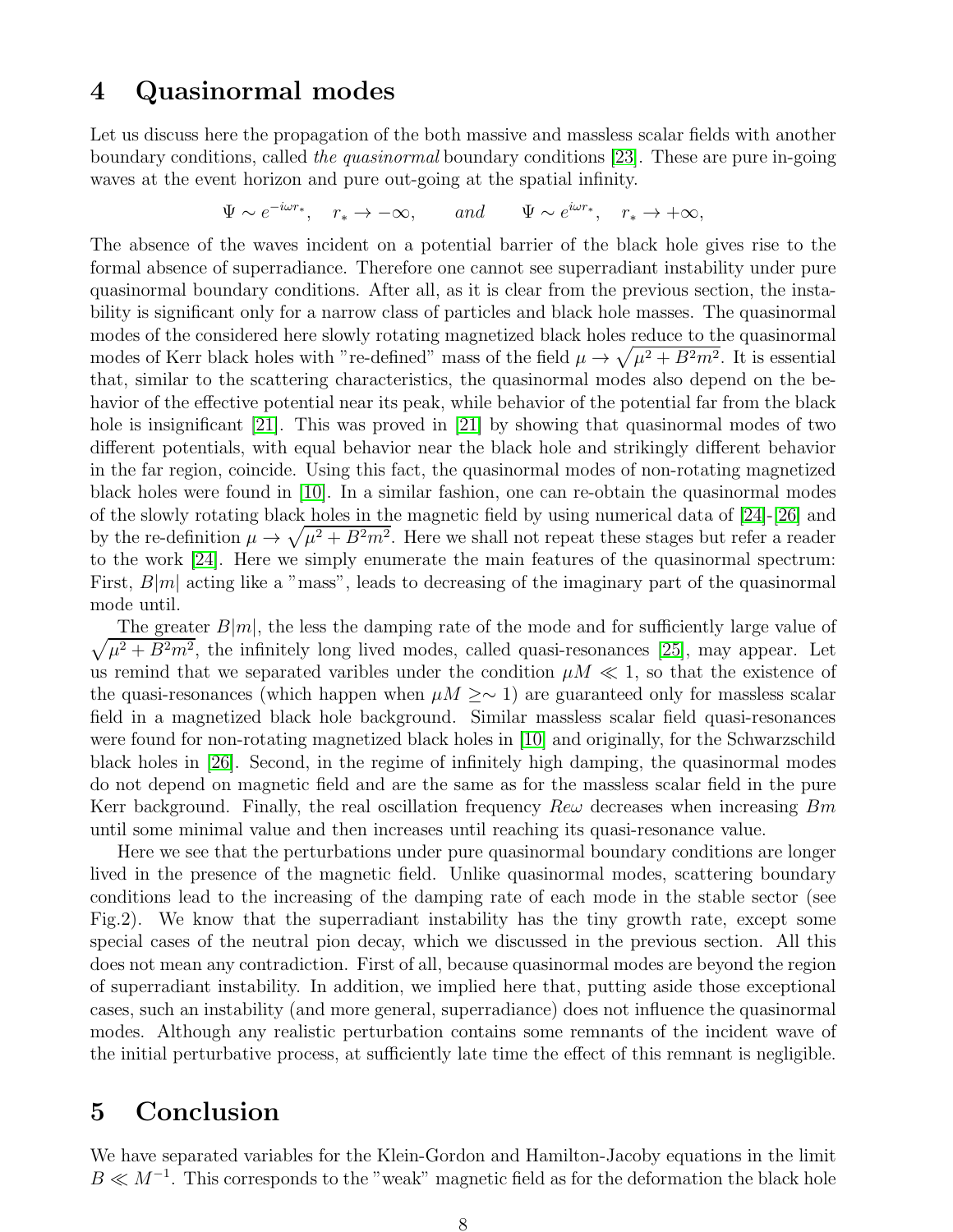space-time, but a super-strong field in the astrophysical context. It is shown that the growth rate of the superradiant instability may be amplified by a few times due-to the magnetic field. This enlarges the range of black hole masses for which the instability may be significant in the neutral pion decay. The essential problem which was beyond our investigation is the calculation of the instability growth for the highly rotating black holes. Another important question is a detailed description of the process of filling of the quasi-bound states [\[28\]](#page-10-3).

### Appendix: Classical motion of particles near the magnetized black hole

The equatorial motion of particles in the background of the Ernst space-time was considered in [\[27\]](#page-10-4). The Ernst matric can be obtained if one takes  $a = 0$  limit in the Diaz metric (7). The Hamilton-Jacoby equation takes the form:

$$
g_{\mu\nu}\frac{\partial S}{\partial x^{\mu}}\frac{\partial S}{\partial x^{\nu}} = \mu^2
$$
 (21)

Implying that  $S = -Et + L\phi + S_1(r, \theta)$ , one has

$$
\frac{r^2}{\Delta}E^2 - \frac{\Delta}{r^2} \left(\frac{\partial S_1}{\partial r}\right)^2 - \frac{1}{r^2} \left(\frac{\partial S_1}{\partial \theta}\right)^2 - \frac{\Lambda^4}{r^2 \sin^2 \theta} L^2 = \mu^2 \Lambda^2.
$$
 (22)

Here we shall not be limited by equatorial plane but will imply that  $B \ll M^{-1}$  and  $\mu^2 B^2 \ll 1$ , so that terms of order  $\mu^2 B^2 \ll 1$  and higher will be discarded. Thus we replace  $\Lambda^4$  on the left hand side of equation (22) by  $1 + B^2 r^2 \sin^2 \theta$ , and  $\Lambda^2$  by unity on the right hand side.

Then the effective potential takes the same form as a that for the Schwarzschild black hole with shifter angulat momentum  $L^2 \to L^2(1+B^2)$ ,

$$
U_{eff}^2 = \frac{\Delta \mu^2}{r^2} \left( 1 + \frac{L^2 (1 + B^2)}{\mu^2 r^2} \right). \tag{23}
$$

Our main interest here is to determine parameters region when bound states, that is, classically stable orbits are possible. One can easily see that minimal distance  $r = 6M$  at which the stable circular orbit exists is unchanged in the lowest dominant order which we considered. Yet the minimal value of the angular momentum now depends on B

$$
\frac{L_{min}\sqrt{1+B^2}}{M} = 3.464.
$$

In the equatorial plane the Hamilton-Jacoby equation (22) allows separation of variable without any approximation [\[27\]](#page-10-4) and one can obtain the exact  $B$  - correction to the position of the stable circular orbit.

#### Acknowledgments

This work was supported by the Japan Society for the Promotion of Science (JSPS), Japan. I would like to thank Taichi Koboyashi for useful discussions.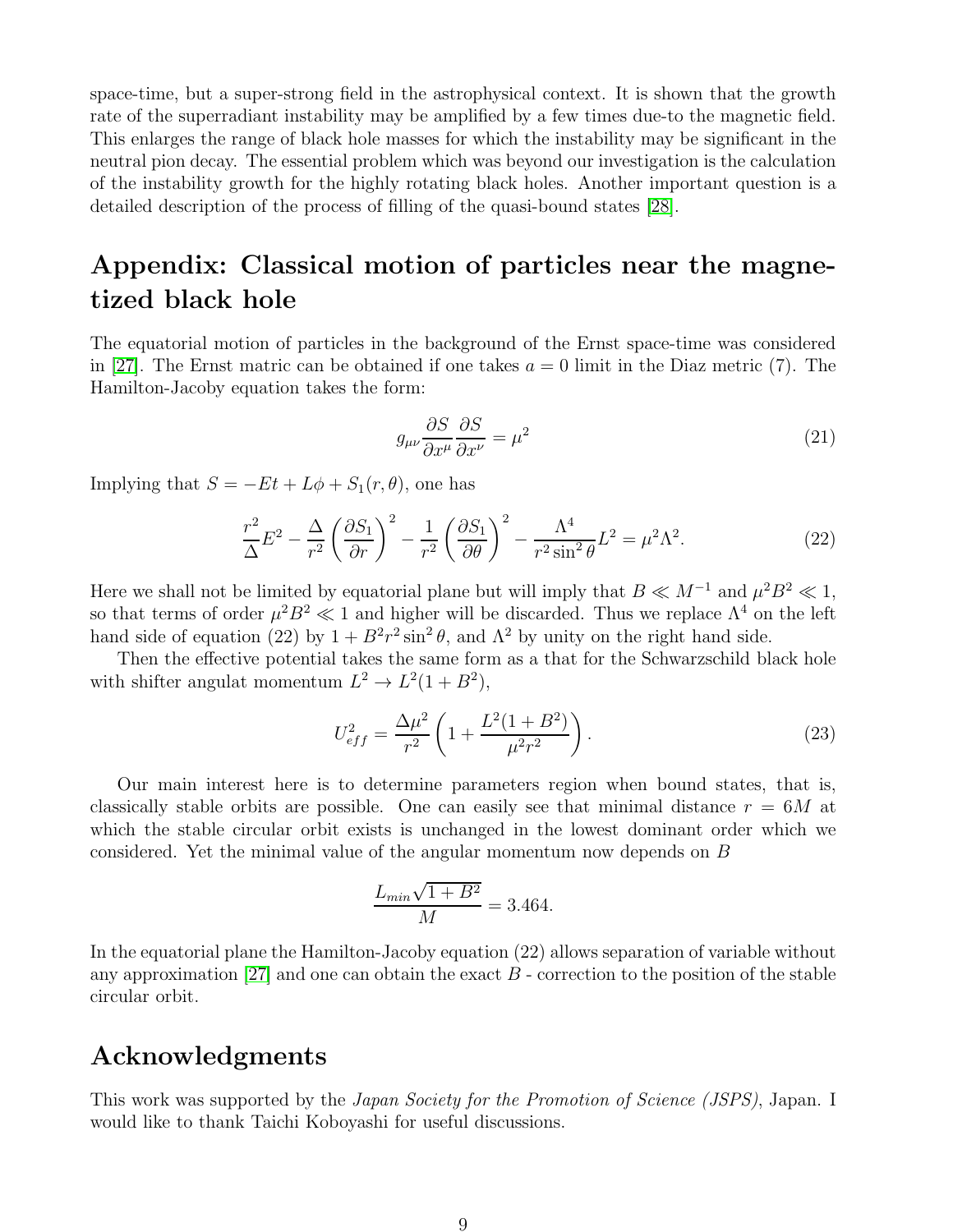### <span id="page-9-0"></span>References

- <span id="page-9-1"></span>[1] F. J. Ernts, J. Math. Phys. 17, 54 (1973)
- <span id="page-9-2"></span>[2] A. G. Diaz, J. Math. Phys. 26, 155 (1985)
- <span id="page-9-3"></span>[3] A. F. Zakharov, N. S. Kardashev, V. N. Lukash and S. V. Repin, Mon. Not. Roy. Astron. Soc. 342, 1325 (2003) [\[arXiv:astro-ph/0212008\]](http://arxiv.org/abs/astro-ph/0212008).
- <span id="page-9-4"></span>[4] W. M. Zhang, Y. Lu, S. N. Zhang, [astro-ph/0501365;](http://arxiv.org/abs/astro-ph/0501365) J. L. Han, [astro-ph/0603512;](http://arxiv.org/abs/astro-ph/0603512) G. B. Field, R. D. Rogers, Ap. J, 403, 94 (1993)
- <span id="page-9-5"></span>[5] S. A. Tyulbashev, Astrophysics and Astronomy, 387, 818 (2002)
- <span id="page-9-6"></span>[6] A. N. Aliev and D. V. Galtsov, Sov. Phys. Usp. 32, 75 (1989).
- [7] B. Kleihaus, J. Kunz and E. Radu, [arXiv:0710.0299](http://arxiv.org/abs/0710.0299) [hep-th]; M. Agop, E. Radu and R. Slagter, Mod. Phys. Lett. A 20, 1077 (2005); M. Ortaggio, JHEP 0505, 048 (2005) [\[arXiv:gr-qc/0410048\]](http://arxiv.org/abs/gr-qc/0410048).
- <span id="page-9-8"></span><span id="page-9-7"></span>[8] R. A. Konoplya, Phys. Lett. B 644, 219 (2007) [\[gr-qc/0608066\]](http://arxiv.org/abs/gr-qc/0608066)
- <span id="page-9-9"></span>[9] R. A. Konoplya, Phys. Rev D74, 124015, (2006) [\[gr-qc/0610082\]](http://arxiv.org/abs/gr-qc/0610082)
- <span id="page-9-10"></span>[10] R. A. Konoplya, R.D. B. Fontana, Phys. Lett. B 659, 375 (2008) [\[arXiv:0707.1156\]](http://arxiv.org/abs/0707.1156)
- [11] Ya. B. Zeldovich, Sov. Phys. -JETP Lett. 14 (1971), 180; C. W. Misner, Bull. Amer. Phys. Soc. 17 (1972), 472.
- <span id="page-9-11"></span>[12] A. A. Starobinsky, Zh. Eksp. Teor. Fiz. 64 (1973), 48; A. A. Starobinsky, S. M. Churilov, Zh. Eksp. Teor. Fiz. 65 (1973), 3.
- <span id="page-9-13"></span><span id="page-9-12"></span>[13] W. H. Press, S. A. Teukolsky, Nature (London) 238, 211 (1972)
- <span id="page-9-14"></span>[14] J. D. Bekenstein and M. Schiffer, Phys. Rev. D 58, 064014 (1998) [\[arXiv:gr-qc/9803033\]](http://arxiv.org/abs/gr-qc/9803033).
- <span id="page-9-15"></span>[15] S. Detweiler, Phys. Rev D22, 2323 (1980)
- <span id="page-9-16"></span>[16] T. Zouros, E. Eardley, Ann. Phys. (N.Y.) 118, 139 (1979) (for a modified method of calculation of the timelife, see
- <span id="page-9-17"></span>[17] S. Dolan, Phys. Rev D76, 084001 (2007)
- <span id="page-9-18"></span>[18] E. P. Esteban and E. Ramos, Phys. Rev D38, 2963 (1988)
- <span id="page-9-19"></span>[19] A. N. Aliev and D. V. Galtsov, Astrophys. Space Sci. 155, 181 (1989);
- <span id="page-9-20"></span>[20] V. Cardoso and J. P. S. Lemos, Phys. Lett. B 621, 219 (2005) [\[arXiv:hep-th/0412078\]](http://arxiv.org/abs/hep-th/0412078).
- [21] R. A. Konoplya and A. Zhidenko, Phys. Lett. B 644, 186 (2007) [\[arXiv:gr-qc/0605082\]](http://arxiv.org/abs/gr-qc/0605082); R. A. Konoplya and A. Zhidenko, Phys. Lett. B 648, 236 (2007) [\[arXiv:hep-th/0611226\]](http://arxiv.org/abs/hep-th/0611226).
- <span id="page-9-21"></span>[22] O. B. Zaslavskii, Class. Quant. Grav. 7, 589 (1990); J. Grain and A. Barrau, Eur. Phys. J. C 53 (2008) 641 [\[arXiv:hep-th/0701265\]](http://arxiv.org/abs/hep-th/0701265).
- <span id="page-9-22"></span>[23] K. D. Kokkotas and B. G. Schmidt, Living Rev. Relativity 2, 2 (1999).